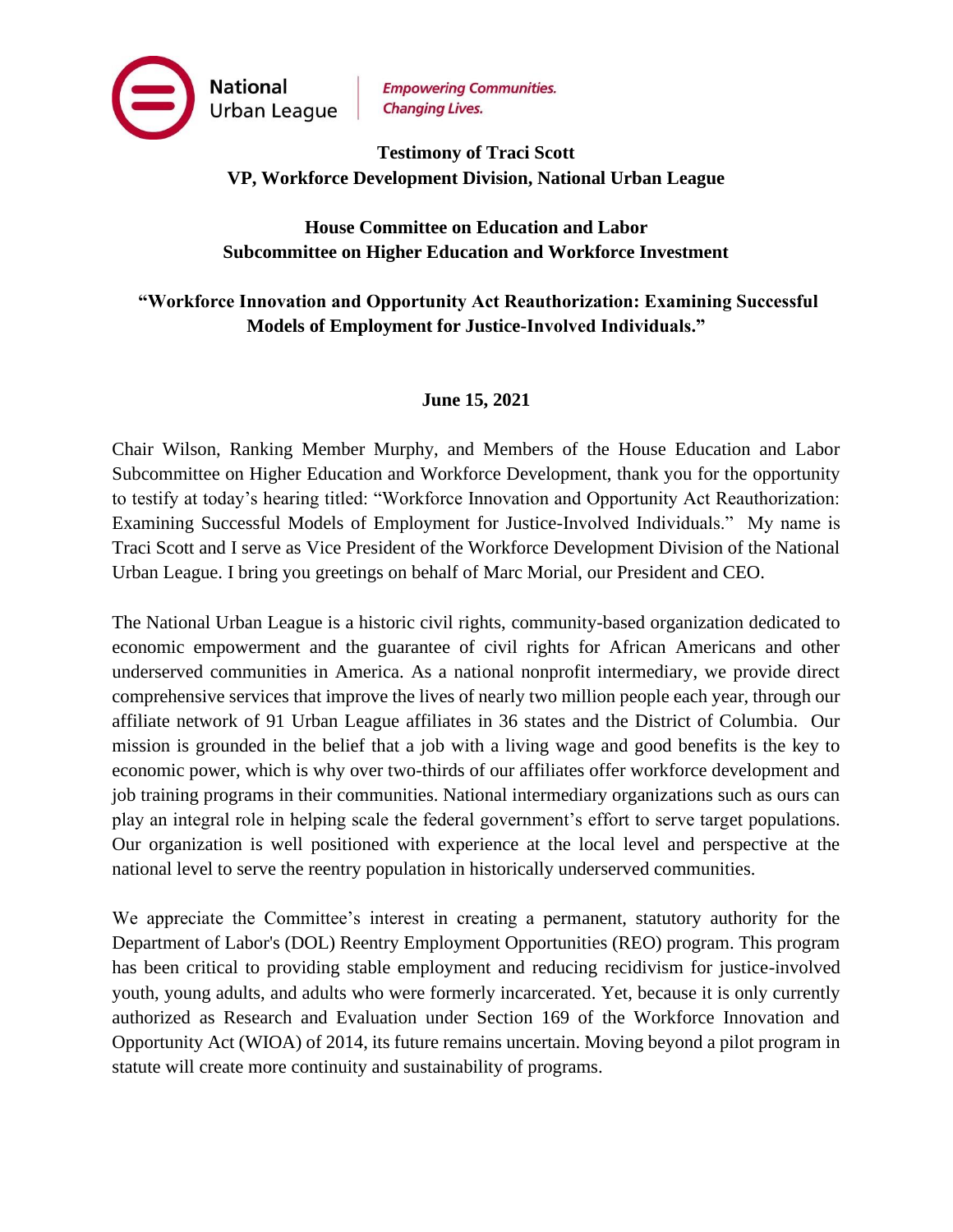Despite the prevalence of justice-involvement—one in three adults in the United States have some form of conviction or arrest record—it is difficult for these individuals to secure employment. Returning individuals have an unemployment rate of 60 to 75 percent a year after release and, prior to the COVID-19 pandemic, faced an overall unemployment rate of 27 percent. These disproportionately high rates are exacerbated during times of economic crisis and uncertainty.<sup>1</sup> The U.S. economy lost more than 22 million jobs at the outset of the pandemic, and the unemployment rate reached 14.8 percent—the highest rate observed since data collection began in 1948. By providing stable employment, we are investing in these individuals, their immediate communities, as well as the economy.<sup>2</sup> It is estimated that if 100 formerly incarcerated individuals are given employment, their income tax contribution would be \$1.9 million, while sales tax revenue would increase by \$770,000.

#### **Barriers to Reentry for Justice-involved Individuals**

Those in the reentry population face a unique set of job search challenges upon release. Further, each subpopulation (men, women, and youth, etc.) requires carefully crafted interventions that are often missed when applying generic program designs. Among many justice-involved citizens, poor education outcomes, limited or no work experience, or other mental/behavior issues precipitate incarceration. Often, these barriers or challenges remain unaddressed during incarceration and are exacerbated post-release, as reentering individuals must secure housing options, provide child support or work towards family reunification, attend to health issues, get transportation access, and take care of other financial needs prior to receiving their first paycheck.

Formerly incarcerated African American men have an unemployment rate of 35 percent postrelease.<sup>3</sup> The pressure to find employment immediately is overwhelming in this population. Many are released with fewer than \$100 in their possession. They are given a transportation voucher without a comprehensive release plan—one that includes housing, health coverage, transportation, education, or employment. Moreover, while all formerly incarcerated individuals face lawful and unlawful barriers to employment, African American male applicants with criminal records are by some estimates twice as likely to face employment discrimination than their White counterparts.<sup>4</sup> Yet, they are required to find employment immediately and meet regularly with their parole officer as part of their release agreement. Parole offices are underfunded, which results in considerably higher officer to parolee rates and thus less anti-recidivism support. Further, it can take a month or longer for an ex-offender to find employment on their own without any savings, sufficient social support or professional networks, or social safety nets. For fathers, child support obligations are

<sup>1</sup> [https://www.americanprogress.org/issues/criminal-justice/news/2020/06/25/486864/update-news-can-use-research](https://www.americanprogress.org/issues/criminal-justice/news/2020/06/25/486864/update-news-can-use-research-roundup-re-entry-advocates/)[roundup-re-entry-advocates/](https://www.americanprogress.org/issues/criminal-justice/news/2020/06/25/486864/update-news-can-use-research-roundup-re-entry-advocates/)

<sup>2</sup> <https://s27147.pcdn.co/wp-content/uploads/Fair-Chance-Ban-the-Box-Research.pdf>

<sup>3</sup> <https://www.prisonpolicy.org/reports/outofwork.html>

<sup>4</sup> [https://www.americanprogress.org/issues/criminal-justice/news/2020/06/25/486864/update-news-can-use-research](https://www.americanprogress.org/issues/criminal-justice/news/2020/06/25/486864/update-news-can-use-research-roundup-re-entry-advocates/)[roundup-re-entry-advocates/](https://www.americanprogress.org/issues/criminal-justice/news/2020/06/25/486864/update-news-can-use-research-roundup-re-entry-advocates/)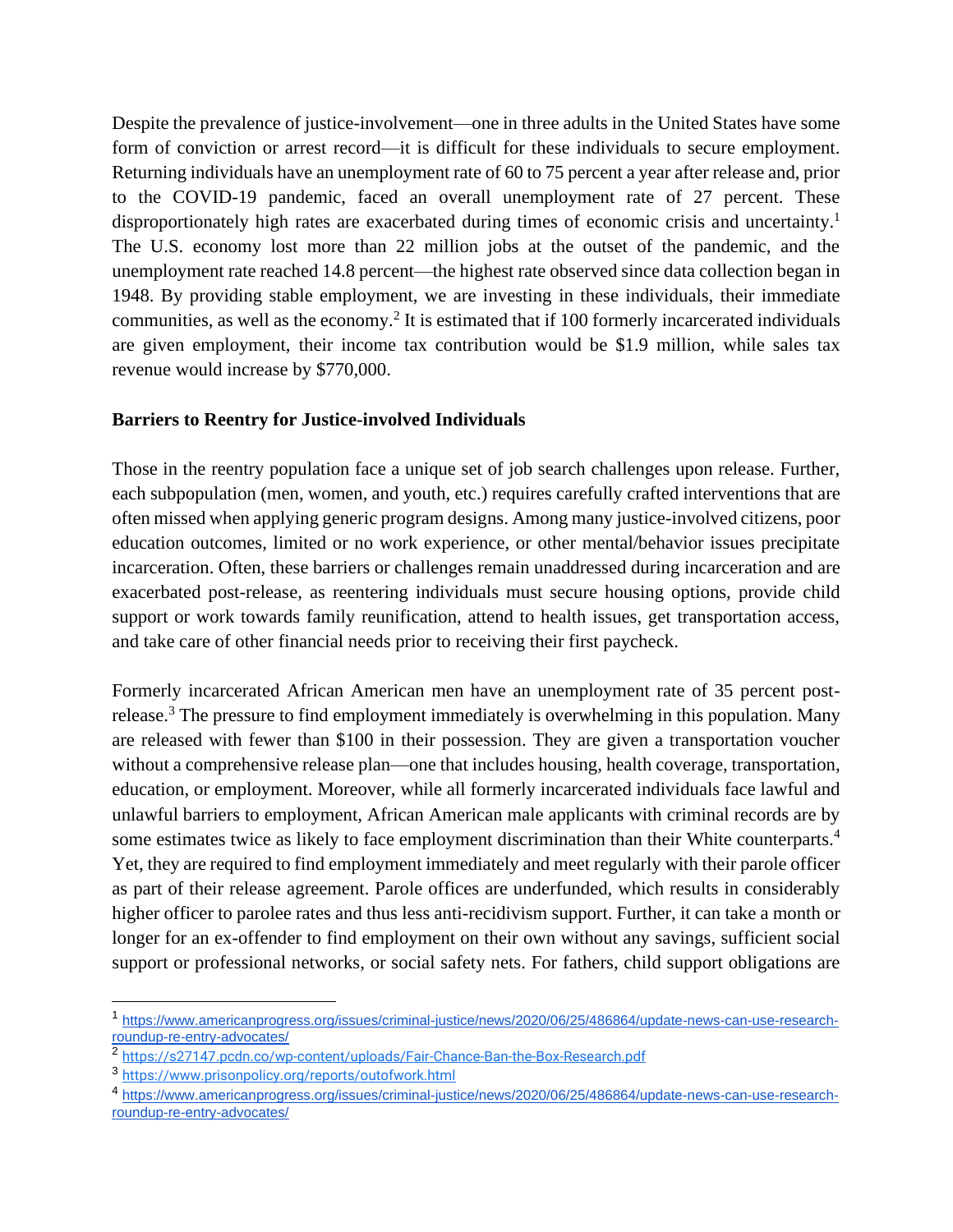often the breaking point. Without intervention, male recidivism rate is 30 percent within the first 90 days post-release.

The unemployment rate for formerly incarcerated African American women is 44 percent.<sup>5</sup> The majority of incarcerated women are sentenced due to drug charges, domestic abuse, sex trafficking, or property crimes.<sup>6</sup> While reentering women, especially African American and Latina women, also face barriers to employment, a pressing priority for reentering women is often family reunification. Mothers must engage with family court and child protective services to begin reunification with their children. Housing is a critical issue here. Homelessness among formerly incarcerated women is higher than homelessness among formerly incarcerated men. And it is more prevalent for formerly incarcerated Black women than formerly incarcerated White women.<sup>7</sup> In order to reunify with their children, mothers need to demonstrate stable housing, and for this among other reasons—homeless mothers with children are often placed to the front of the line for subsidized housing. Therefore, formerly incarcerated mothers are motivated to prioritize housing and family reunification before employment or skills development. Among those that push through to focus on employment outcomes, the pathway has its own stumbling blocks. For example, formerly incarcerated mothers are often court-mandated to attend parenting classes, submit to regular, on-demand drug testing, and adjust to child visitation scheduling. For women who have survived domestic abuse, mental and behavioral health interventions and supports are key to a full recovery. These requirements interrupt or delay job search outcomes and work scheduling. Without sufficient interventions, female recidivism rate is as high as 1 in 4 within six months of release.

Justice-involved youth reentry programs take on a different scope to include justice avoidance and post-release interventions. Many at-risk youth first become known to law enforcement agencies as a result of larceny-theft, drug abuse or involvement, and disorderly conduct.<sup>8</sup> For young women, teenage pregnancy as well as and human trafficking participation are also components to high school dropout rates and involvement with law enforcement. Other factors include ganginvolvement and high school disengagement. A report from the Hamilton Project saw that young males who dropped out of high school had a 70 percent chance of becoming incarcerated by their mid-thirties.<sup>9</sup> Youth reentry programming includes interventions to avoid youth's initial or escalated involvement with law enforcement or the justice system. Most successful interventions are focused on re-enrolling youth into school or an education program, an out-of-school time program, returning to their families, and connecting to substance abuse counseling. Among youth who are unable to avoid incarceration, post-release for juvenile justice-involved youth looks different than adults. Many youth in the carceral system dropped out of high school after falling

<sup>5</sup> <https://www.prisonpolicy.org/reports/outofwork.html>

<sup>6</sup> <https://cjinvolvedwomen.org/wp-content/uploads/2016/06/Fact-Sheet.pdf>

<sup>7</sup> <https://www.prisonpolicy.org/reports/housing.html>

<sup>8</sup> [https://www.theiacp.org/sites/default/files/2018-11/IACP\\_PMP\\_PoliceYouth.pdf](https://www.theiacp.org/sites/default/files/2018-11/IACP_PMP_PoliceYouth.pdf)

<sup>&</sup>lt;sup>9</sup> <https://www.brookings.edu/research/ten-economic-facts-about-crime-and-incarceration-in-the-united-states/>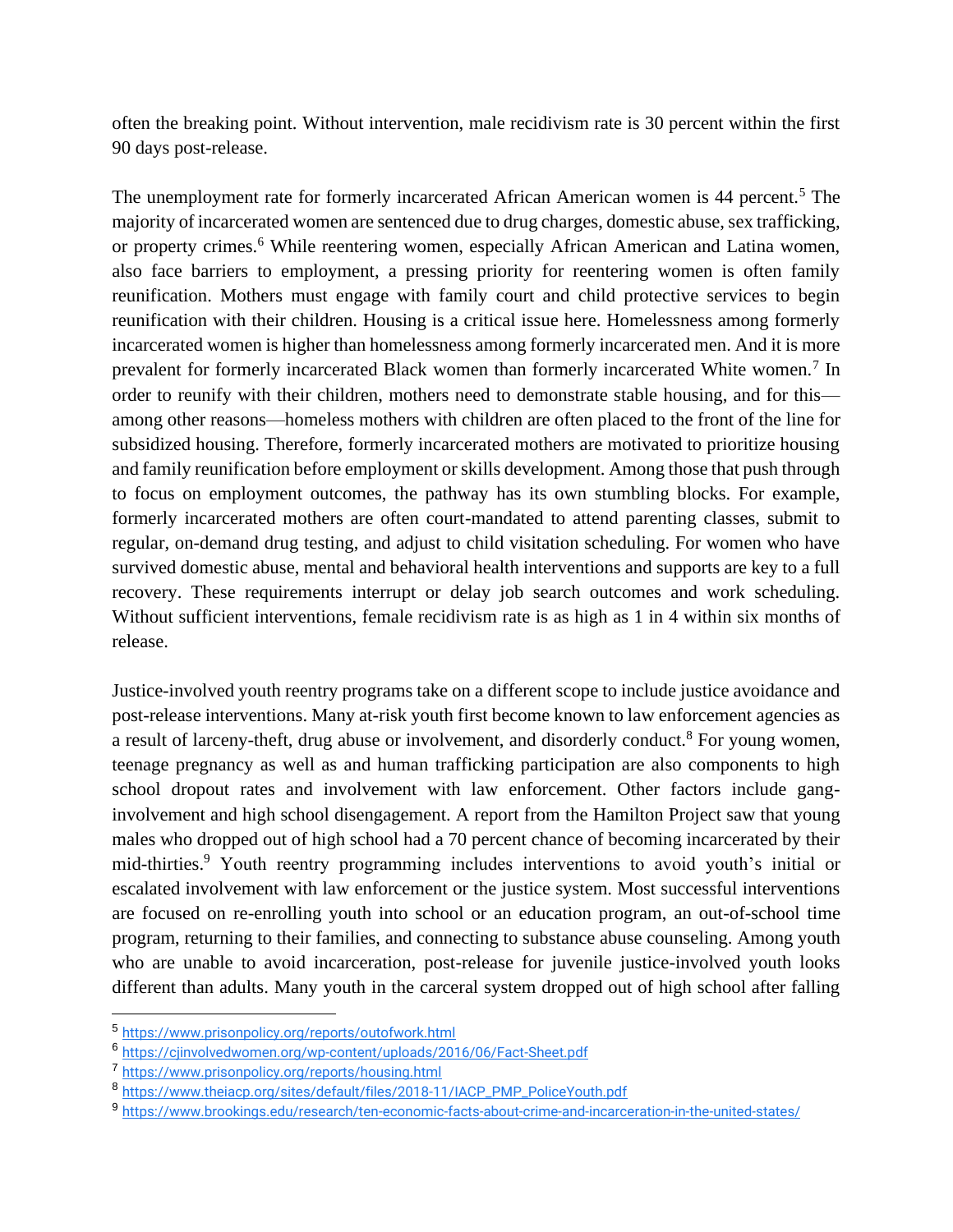significantly behind in their education. Most do not have a high school diploma or equivalent upon release. For them, returning to school or obtaining a high school diploma or equivalency is the first priority, whereas for adults it may be finding employment. Youth with a diploma that they either received prior to or obtained during incarceration may choose to pursue an employment opportunity or a dual education and employment pathway. Yet, they find challenges finding employment opportunities. Youth unemployment has been consistently higher than average as a result of more adults staying in the workforce longer. Traditional entry-level jobs in retail and restaurant sectors are occupied by adults with more work experience. Many jobs held by young people in the past, such as newspaper delivery or home repair (snow shoveling, lawn care, etc.) have been eliminated due to technology or automation. Due to economic constraints, crucial job experience and development programs exclusively for youth, such as Summer Youth Employment Programs have become less accessible for youth, particularly low-income youth. Last year, youth unemployment was 18 percent, with the highest among African American and Asian American youth (25.4 percent for both groups). $^{10}$ 

### **National Urban League Experience and the National Intermediary Model**

The National Urban League has served the formerly incarcerated for more than fifty years—even before federal grant money was expressly targeted for this purpose. Urban League affiliates offer a wide range of wrap-around support services to address the needs of those reentering society to ensure they transition as smoothly as possible and to reduce recidivism.

The National Urban League won its first US Department of Labor (DOL), Reentry Employment Opportunities (REO) grant in 2005 and has managed over eight federal grants for reentry, serving both youth and adults since that time. Of those participants impacted by National Urban League's reentry program: 86 percent have earned a credential or certificate; 65 percent reported finding employment; and up to 95 percent did not return to prison (this translates to a recidivism rate lower than 5 percent—well under the US DOL recidivism threshold of 22 percent or below.)

The National Urban League builds partnerships with employers so that when our clients complete their credentials and apprenticeships, they have employment opportunities available to them. We currently have a relationship with 450 companies ranging from the culinary field to construction to telecommunications and technology. To qualify for National Urban League subgrants in workforce development, our Urban League affiliates do rigorous market analysis to identify industries in their communities that have good jobs available, and potential employers with whom to partner. Affiliates have also worked with local workforce boards to improve access to and quality of job training programs.

<sup>10</sup> <https://www.bls.gov/news.release/pdf/youth.pdf>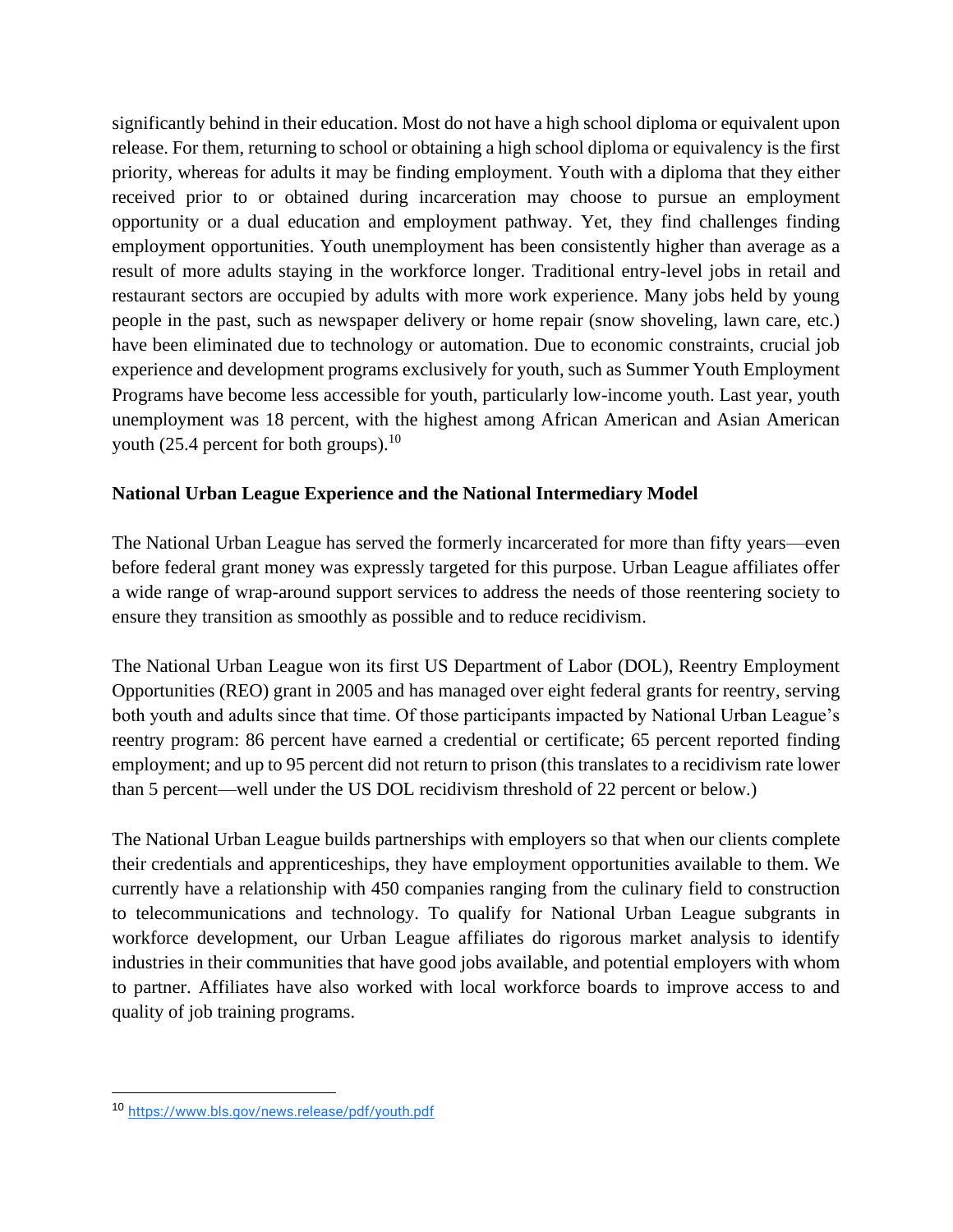As stated above, national intermediaries provide a key role in the rapid implementation of federal initiatives, especially new policies and crisis response activities. National intermediaries facilitate direct access to services delivered through local organizations, while also ensuring that consistency, scale, accountability, and capacity building are built into the model. A key role of the national intermediary includes providing technical assistance through data reporting, sharing of best practices, convening network meetings, and instilling innovation through a constant dialogue across a network of providers and the intermediary institution. National intermediary organizations are able to take federal dollars and create scale in serving target populations. Their very existence allows community-based organizations (CBOs) the opportunity to compete in workforce development and other service delivery systems that are predominantly occupied by for-profit institutions, which often don't understand local community needs.

As such, we believe a key strength of the DOL's REO program has been the opportunity for national and regional intermediaries to compete for a separate pot of money within the overall program. We strongly recommend that this component of the existing program be continued in the WIOA statute.

Because of our experience, we understand the quality of programs and types of support services needed to successfully integrate returning citizens into the workforce and mainstream society while reducing recidivism. That is why we recommend that there be a **preference for national intermediaries with recognized expertise that offer on-site wrap-around services, including cognitive behavioral therapy with a workforce emphasis, and have nationwide employer partners.** 

### **Reentry Employment Policy Recommendations for WIOA Reauthorization**

1. **Increase the amount of federal reentry funding to meet the demand for services**. Prior to the COVID-19 pandemic, states had already begun reducing their incarceration rates by the double digits.<sup>11</sup> Before COVID-19 reached our shores, the state of Oklahoma had announced the release of  $450$  individuals.<sup>12</sup> During and since the pandemic, California released 8,000 and Washington plans to release up to 40,000 people incarcerated for nonviolent offenses in order to prevent COVID outbreaks.<sup>13</sup> These early release policies, as well as a need for reskilling to find a job given COVID-19's impact on the economy, have led to an exponential increase in the demand for the skills training and workforce

<sup>11</sup> [https://www.brennancenter.org/our-work/analysis-opinion/between-2007-and-2017-34-states-reduced-crime-and](https://www.brennancenter.org/our-work/analysis-opinion/between-2007-and-2017-34-states-reduced-crime-and-incarceration-tandem)[incarceration-tandem](https://www.brennancenter.org/our-work/analysis-opinion/between-2007-and-2017-34-states-reduced-crime-and-incarceration-tandem)

<sup>12</sup> [https://www.cbsnews.com/news/oklahoma-released-inmates-early-more-than-450-inmates-released-in-possible](https://www.cbsnews.com/news/oklahoma-released-inmates-early-more-than-450-inmates-released-in-possible-largest-single-day-commutation/)[largest-single-day-commutation/](https://www.cbsnews.com/news/oklahoma-released-inmates-early-more-than-450-inmates-released-in-possible-largest-single-day-commutation/)

<sup>13</sup> [https://aclu-wa.org/pages/q-blake-](https://aclu-wa.org/pages/q-blake-decision#:~:text=What%20is%20the%20Blake%20decision%3F%20On%20Feb.%2025%2C,occurred%20in%20a%20case%20known%20as%20State%20v)

[decision#:~:text=What%20is%20the%20Blake%20decision%3F%20On%20Feb.%2025%2C,occurred%20in%20a%20ca](https://aclu-wa.org/pages/q-blake-decision#:~:text=What%20is%20the%20Blake%20decision%3F%20On%20Feb.%2025%2C,occurred%20in%20a%20case%20known%20as%20State%20v) [se%20known%20as%20State%20v](https://aclu-wa.org/pages/q-blake-decision#:~:text=What%20is%20the%20Blake%20decision%3F%20On%20Feb.%2025%2C,occurred%20in%20a%20case%20known%20as%20State%20v)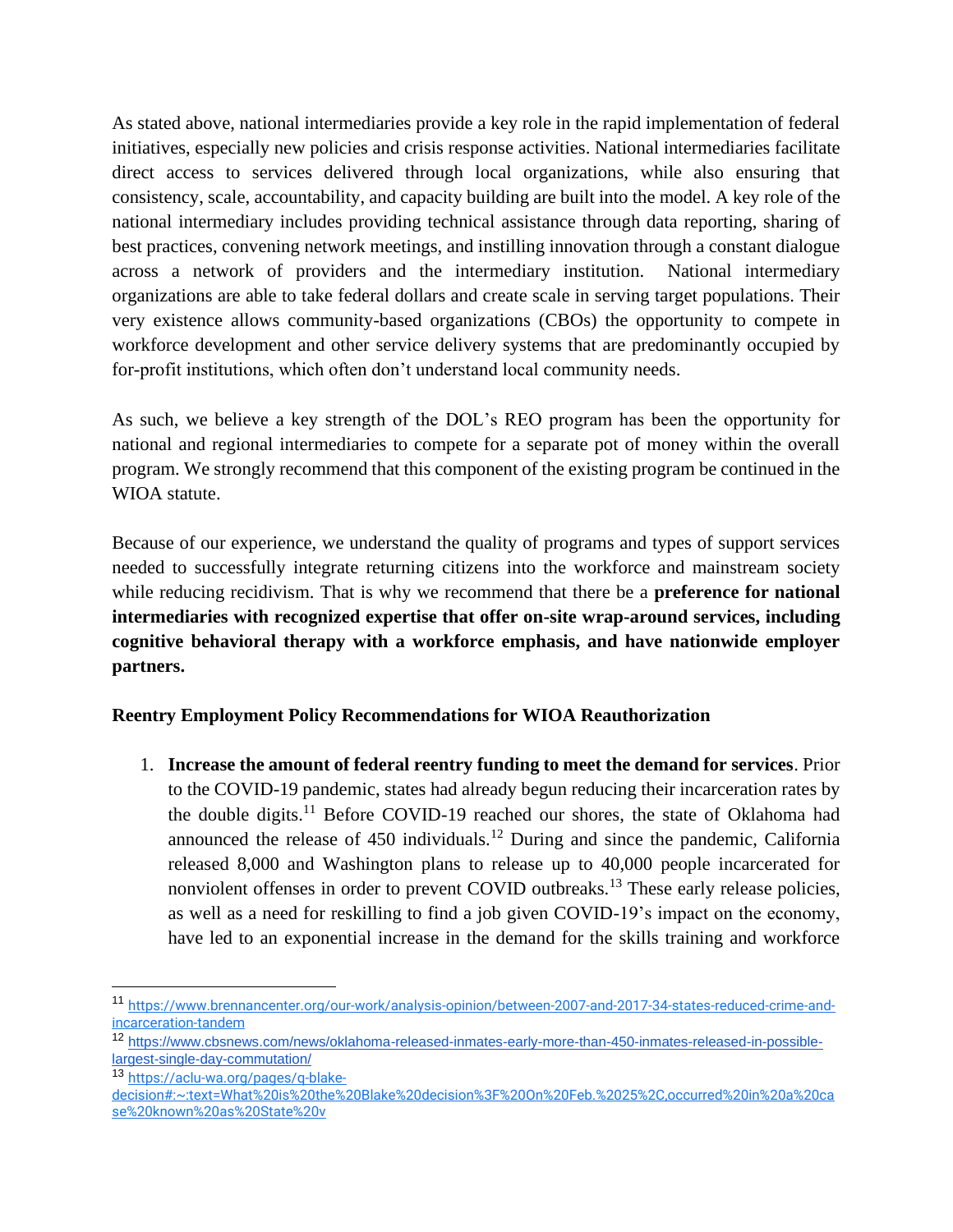development services we offer with support of the DOL's Reentry program funds. Unfortunately, WIOA funding has not kept pace to accommodate this increase in demand. Given the extensive employment and reentry needs, particularly in communities of color, and the significant return on investment from REO program services, we urge you to increase the amount of the dollars in the overall account to \$125 million from the fiscal year 2021 enacted level of \$100,079 million and double the amount allocated for the competition among national and regional intermediaries to \$50,500,000.

2. **Ensure national and regional intermediaries can compete for reentry grants serving both adults and youth**. Currently, the fiscal year 2021 appropriations bill text provides competitive grants for national and regional intermediaries "for activities that prepare for employment young adults with criminal records, young adults who have been justice system-involved, or young adults who have dropped out of school or other educational programs, with a priority for projects serving high-crime, high-poverty areas." Summer youth programs help low-income youth not only develop important foundational employment skills, but also help add income to working poor families, which can be a pressure for youth to turn to illicit forms of earning income. We recommend that this language be written in statute under a new WIOA reauthorization.

Given that justice-involved youth and formerly incarcerated adults require different services, we also recommend that national and regional intermediaries be allowed to use funds for activities that prepare adults for employment in addition to youth.

3. **Utilize national intermediaries with recognized expertise.** Utilizing national intermediaries for workforce development with recognized expertise, existing infrastructure, and large networks of employers and community relationships ensures that congressional investments in workforce development can be deployed within communities quickly. This is especially true for programs aimed at the recently incarcerated. Having nationwide employment partners is key to being able to advise participants about employment opportunities across multiple job markets where states are likely to face large numbers of returning citizens due to pending sentencing changes that are occurring nationwide.

#### 4. **Redefine the Reentry Program model requirements to include the following:**

a. **Wrap-around services**. Reentry program models have not been revised to reflect the changing and/or unique needs of returning citizens as a result of the COVID-19 pandemic. Even before the pandemic, we saw how inextricably linked accessing the internet and finding a job had become. Now, we see that job seekers who cannot get online cannot secure employment. Yet, more often than not, returning citizens cannot afford broadband or the devices needed to search for job openings. Those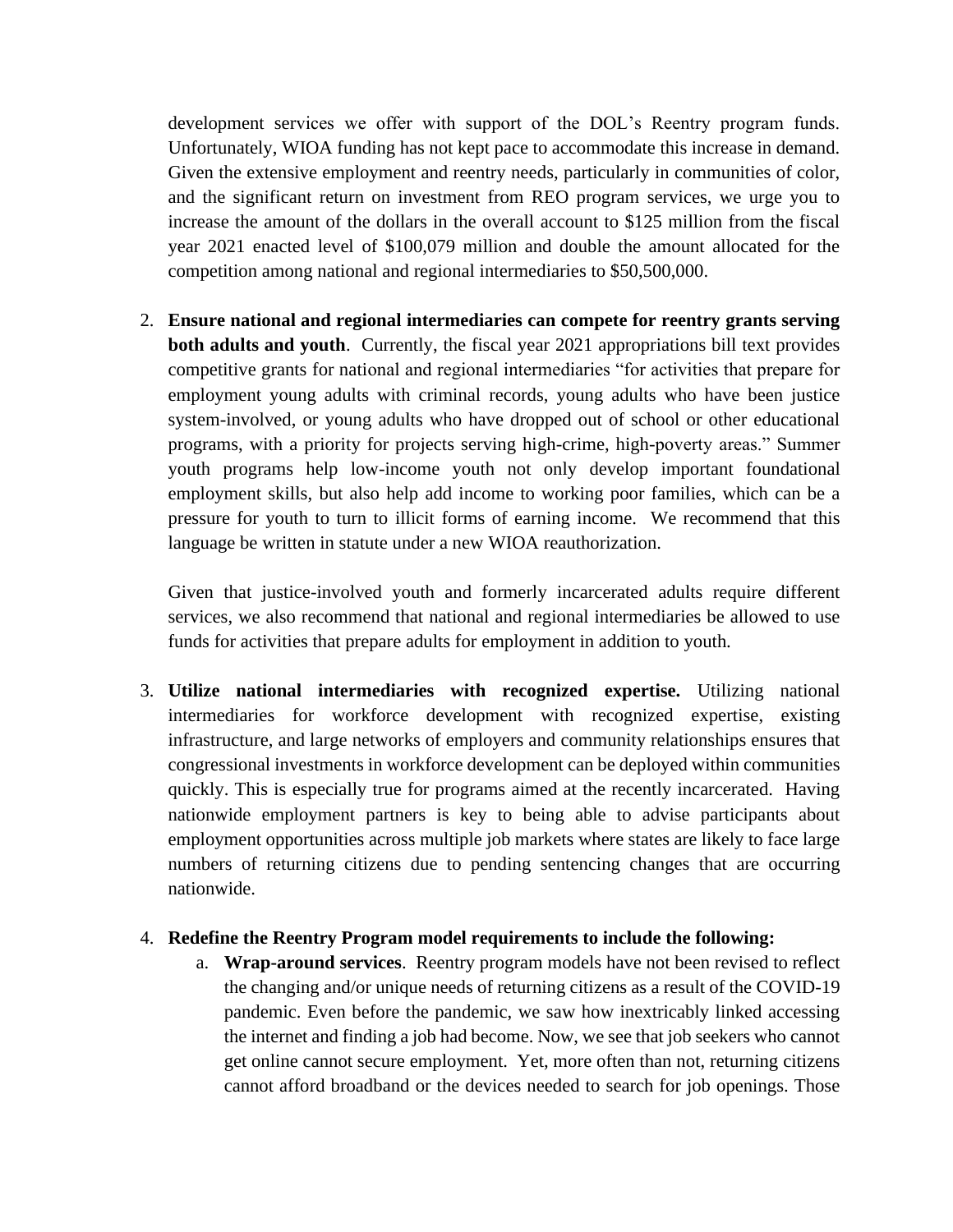with broadband and devices may not have the digital literacy skills needed to successfully find employment opportunities, complete online applications, and conduct virtual job interviews. The American Recovery Act included funds for an Emergency Broadband Benefit (EBB), which provides subsidies to low-income individuals who cannot afford the costs associated with access to internet service. Unfortunately, this program is temporary—it will end once the program funds are exhausted, or six months after the Department of Health and Human Services declares an end to the pandemic, whichever comes first. The National Urban League, in our Lewis Latimer Plan for Digital Equity and Inclusion<sup>14</sup> supported the EBB, and we also support making the program permanent or finding a separate path to a permanent, sustainable solution.

Given our nation's weakened economy, we have also seen an increase in the number of individuals reentering society that need wrap-around services to secure housing; pay for utilities; and access transportation to get to and from work, whether that is by getting a driver's license and subsidies for gas, or by procuring public transit passes. Many also need assistance setting up childcare, meeting child support obligations or reunifying with children, and more. A national intermediary with wrap-around services can meet all those needs in one place, thus increasing the likelihood of success for their clients. A job seeker may struggle to find employment because they do not have a GED: that might be enough to stop them in their tracks. But if they are already in a place—like an Urban League affiliate where they can get assistance in getting over that initial hurdle and access all the other services they need, they are more likely to stick with their jobs program and succeed.

- b. **Workforce-centric Cognitive Behavioral Therapy**. An additional key component in reducing recidivism is Cognitive Behavioral Therapy (CBT). CBT is a model that helps individuals overcome challenges. Many organizations currently include it in their programs, but having a workforce emphasis has been demonstrated to be particularly effective. Specifically, workforce-centric CBT helps to develop the specific behavioral skills to support returning citizens, such as navigating anxiety during a job search and interviews, creating and maintaining interpersonal professional relationships, and managing communication in the workplace.
- c. **Pre-release engagement.** Having an employment plan prior to release is essential. In the National Urban League's experience, community organizations that can meet

<sup>14</sup> [https://nul.org/sites/default/files/2021-](https://nul.org/sites/default/files/2021-04/NUL%20LL%20DEIA%20041421%20Latimer%20Plan_vFINAL_1136AM.pdf)

[<sup>04/</sup>NUL%20LL%20DEIA%20041421%20Latimer%20Plan\\_vFINAL\\_1136AM.pdf](https://nul.org/sites/default/files/2021-04/NUL%20LL%20DEIA%20041421%20Latimer%20Plan_vFINAL_1136AM.pdf)